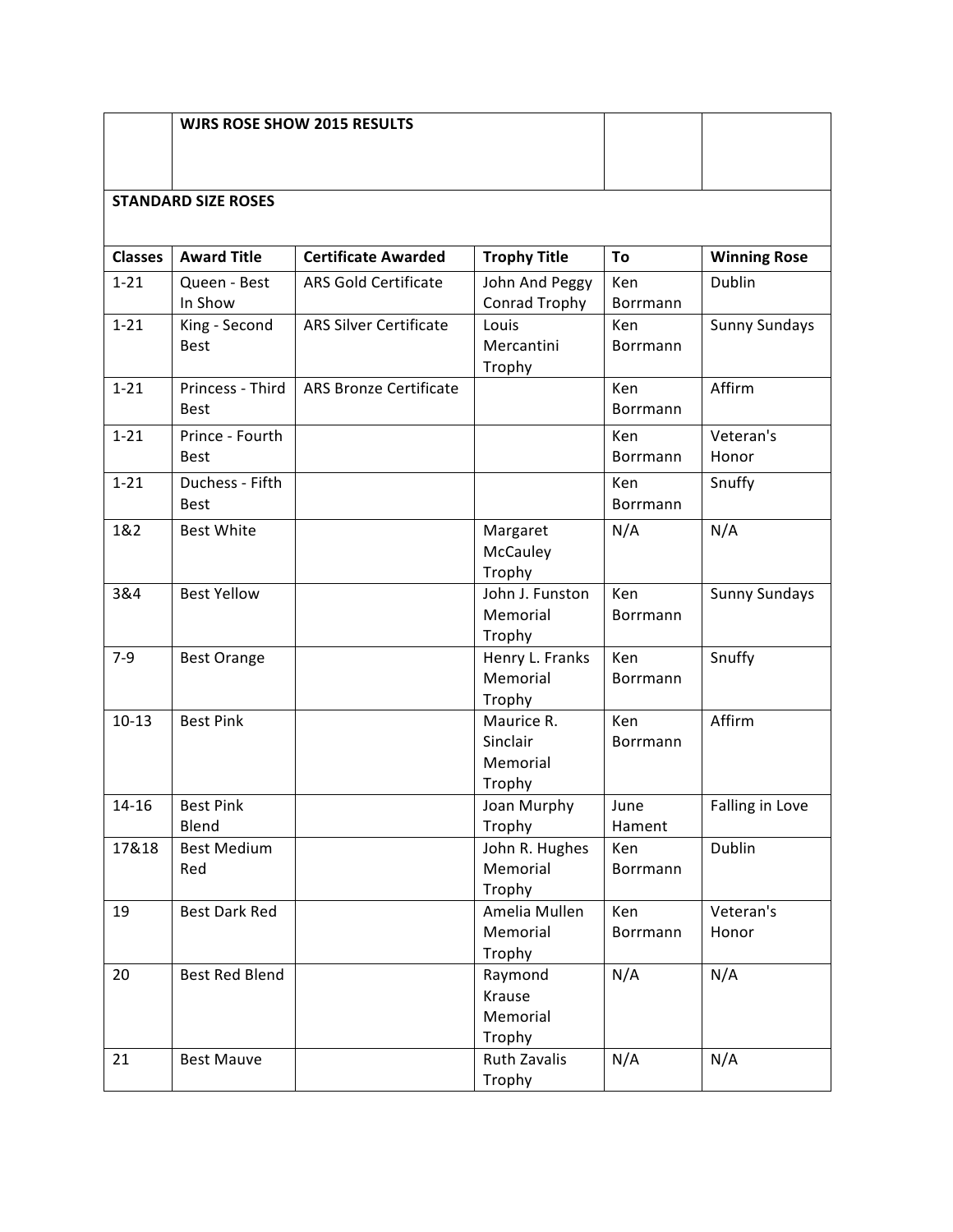| 22        | <b>Best Single</b>                          | <b>ARS Best Single</b><br>Certificate             |                                                    | N/A                       | N/A                  |
|-----------|---------------------------------------------|---------------------------------------------------|----------------------------------------------------|---------------------------|----------------------|
| $23 - 24$ | <b>Best Climber</b>                         | <b>ARS Best Climber</b><br>Certificate            | <b>Marion Funston</b><br>Memorial<br>Trophy        | Bill & Kathy<br>Kozemchak | Fourth Of July       |
| $25 - 31$ | Floribunda<br>Specimen                      | ARS Best Floribunda<br>Specimen Certificate       | William R.<br>Johnston<br>Memorial<br>Trophy       | <b>Judy Goss</b>          | Hannah Gordon        |
| 32-38     | Floribunda<br>Spray Queen -<br>Best In Show | ARS Floribunda Spray<br><b>Gold Certificate</b>   | Ellen C. & Amos<br>Kirby Memorial<br>Trophy        | Bill & Kathy<br>Kozemchak | Preference           |
| 32-38     | King-Second<br><b>Best</b>                  | ARS Floribunda Spray<br><b>Silver Certificate</b> |                                                    | <b>Judy Goss</b>          | Ketchup &<br>Mustard |
| 32-38     | Princess - Third<br><b>Best</b>             | ARS Floribunda Spray<br><b>Bronze Certificate</b> |                                                    | Bill & Kathy<br>Kozemchak | <b>Hot Cocoa</b>     |
| 39        | Hybrid Tea<br>Spray                         | ARS Best Hybrid Tea<br><b>Spray Certificate</b>   | Phyllis &<br>Richard A. Nipe<br>Memorial<br>Trophy | Bill & Kathy<br>Kozemchak | Scentsation          |
| 40        | Grandiflora<br>Spray                        | <b>ARS Best Grandiflora</b><br>Spray Certificate  | <b>Green Thumb</b><br>Trophy                       | N/A                       | N/A                  |
| $41 - 45$ | <b>Best Old</b><br>Garden Rose              | <b>ARS Dowager Queen</b><br>Certificate           | T.& M. Saidman<br>Trophy                           | <b>Gus Banks</b>          | <b>Crested Moss</b>  |
| 46-48     | <b>Best Victorian</b><br>Rose               | <b>ARS Victorian Rose</b><br>Certificate          | Trustees'<br>Perpetual                             | Bill & Kathy<br>Kozemchak | Rose De Rescht       |
| 49        | <b>Best Species</b><br>Rose                 | <b>ARS Genesis</b><br>Certificate                 |                                                    | <b>Gus Banks</b>          | Kiftsgate            |
| 50        | Best Polyantha                              | ARS Best Polyantha<br>Spray Certificate           |                                                    | Bill & Kathy<br>Kozemchak | Verdun               |
| 51&52     | <b>Best Classic</b><br>Shrub                | <b>ARS Best Classic</b><br>Shrub Certificate      |                                                    | N/A                       | N/A                  |
| 53-56     | <b>Best Modern</b><br>Shrub                 | <b>ARS Best Modern</b><br>Shrub Certificate       | Shaughnessy<br>Trophy                              | Bill & Kathy<br>Kozemchak | Rhapsody in<br>Blue  |
| $57-63$   | <b>Best Open</b><br>Bloom                   | ARS Best Open Bloom<br>Certificate                | Lester J.<br>Stephens<br>Trophy                    | Bill & Kathy<br>Kozemchak | Rock & Roll          |
| 64        | <b>Best Organic</b>                         | Certificate of Merit                              |                                                    | Len Oman                  | Antique 89           |
| $1 - 64$  | Highest In<br>Sweepstakes                   | <b>ARS Sweepstakes</b><br>Certificate             | Schettler<br><b>Mentel Trophy</b>                  | Bill & Kathy<br>Kozemchak |                      |
| $1 - 64$  | Second In<br>Sweepstakes                    | Certificate of Merit                              |                                                    | Len Oman                  |                      |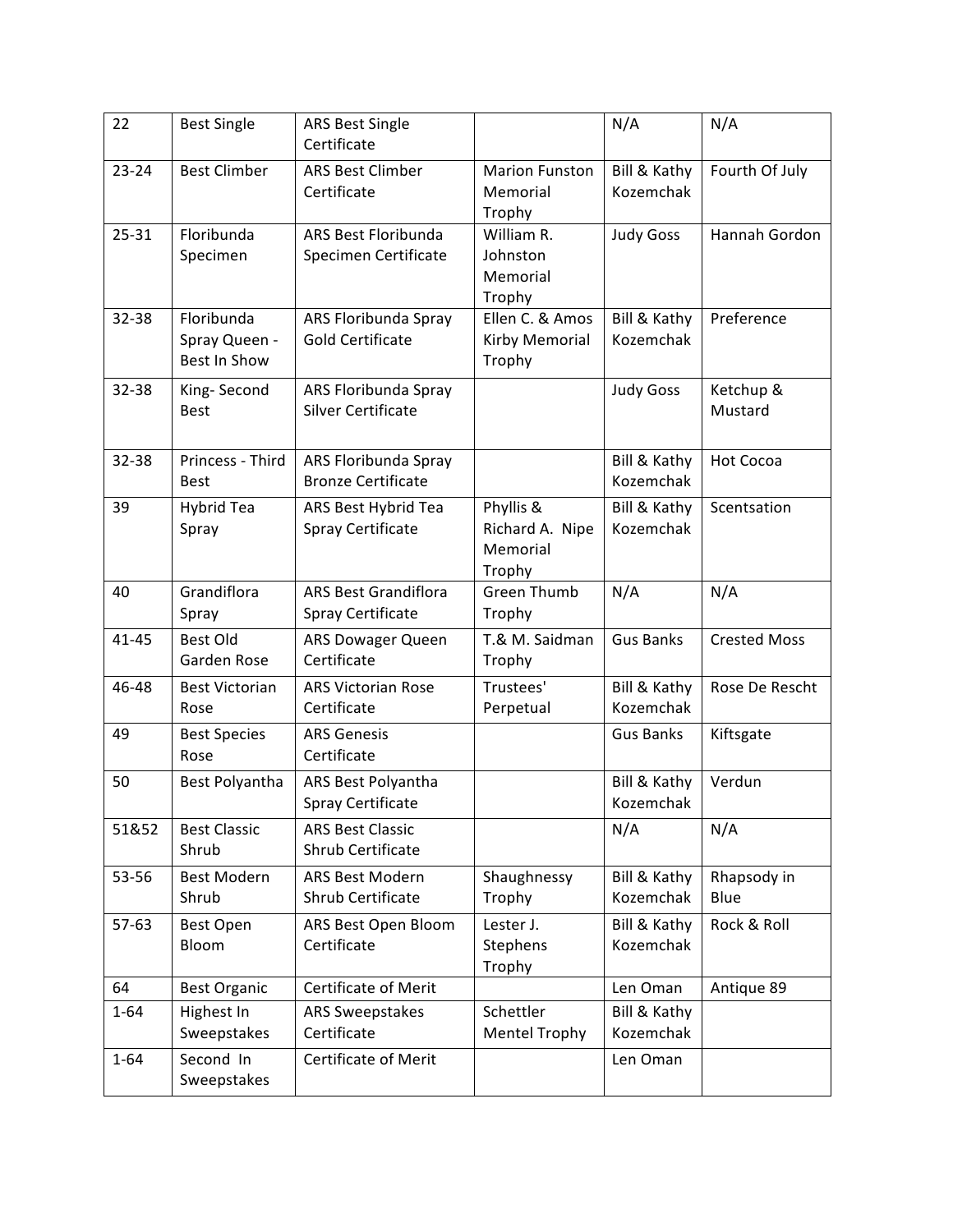| $1 - 64$                 | Third In<br>Sweepstakes                                                    | <b>Certificate of Merit</b>              |                                                                      | June<br>Hament            |                                                 |  |  |
|--------------------------|----------------------------------------------------------------------------|------------------------------------------|----------------------------------------------------------------------|---------------------------|-------------------------------------------------|--|--|
| <b>CHALLENGE CLASSES</b> |                                                                            |                                          |                                                                      |                           |                                                 |  |  |
| <b>Classes</b>           | <b>Award Title</b>                                                         | <b>Certificate Awarded</b>               | <b>Trophy Title</b>                                                  | To                        | <b>Winning Rose</b>                             |  |  |
| 65                       | Rose in a Bowl:<br>Hybrid Tea &<br>Grandiflora                             | <b>ARS Best Rose Bowl</b><br>Certificate | Dorothea<br>Franks Trophy<br>(Best of Classes                        | Ken<br>Borrmann           | Dublin                                          |  |  |
| 66                       | Rose in a Bowl:<br>Any Variety<br><b>OGR</b>                               | ARS Best Rose Bowl<br>Certificate        | $65-66$                                                              |                           |                                                 |  |  |
| 67                       | Hi-Low<br>Combination                                                      | <b>ARS Hi Low Certificate</b>            | Robert & Rose<br>Schwarzkopf<br>Trophy                               | Bill & Kathy<br>Kozemchak | Traviata &<br>Marilyn<br>Monroe                 |  |  |
| 68                       | Best Red &<br>White Comb.                                                  | <b>Ceritifcate of Merit</b>              | James T.<br>Connor<br>Memorial<br>Trophy                             | N/A                       | N/A                                             |  |  |
| 69                       | Three Of A<br>Kind                                                         | <b>Certificate of Merit</b>              | Consulting<br>Rosarians'<br>Trophy                                   | <b>Judy Goss</b>          | Peace                                           |  |  |
| 70                       | Three<br>Exhibition<br>Blooms HT,<br>Each A<br><b>Different</b><br>Variety | <b>Certificate of Merit</b>              | <b>Triple Crown</b><br>Trophy                                        | Bill & Kathy<br>Kozemchak | Marilyn<br>Monroe,<br>Milestone,<br>Remember Me |  |  |
| 71                       | Three<br>Grandifloras, 1<br>or more<br>varieties                           | Certificate of Merit                     | Joseph D.<br>Laughrey<br>Memorial<br>Trophy                          | N/A                       | N/A                                             |  |  |
| 72                       | Three<br>Exhibition<br>Blooms, 1<br>Variety, 3<br><b>Stages</b>            | <b>Certificate of Merit</b>              | Heritage Bank<br>Trophy                                              | <b>Judy Goss</b>          | Double Delight                                  |  |  |
| 73-74                    | English Box:<br>Hybrid Tea &<br>Grandiflora                                | <b>ARS English Box</b><br>Certificate    | Peggy Morris<br>Memorial<br>Trophy (Best of<br><b>Classes 73-74)</b> | Bill & Kathy<br>Kozemchak | Hot Cocoa                                       |  |  |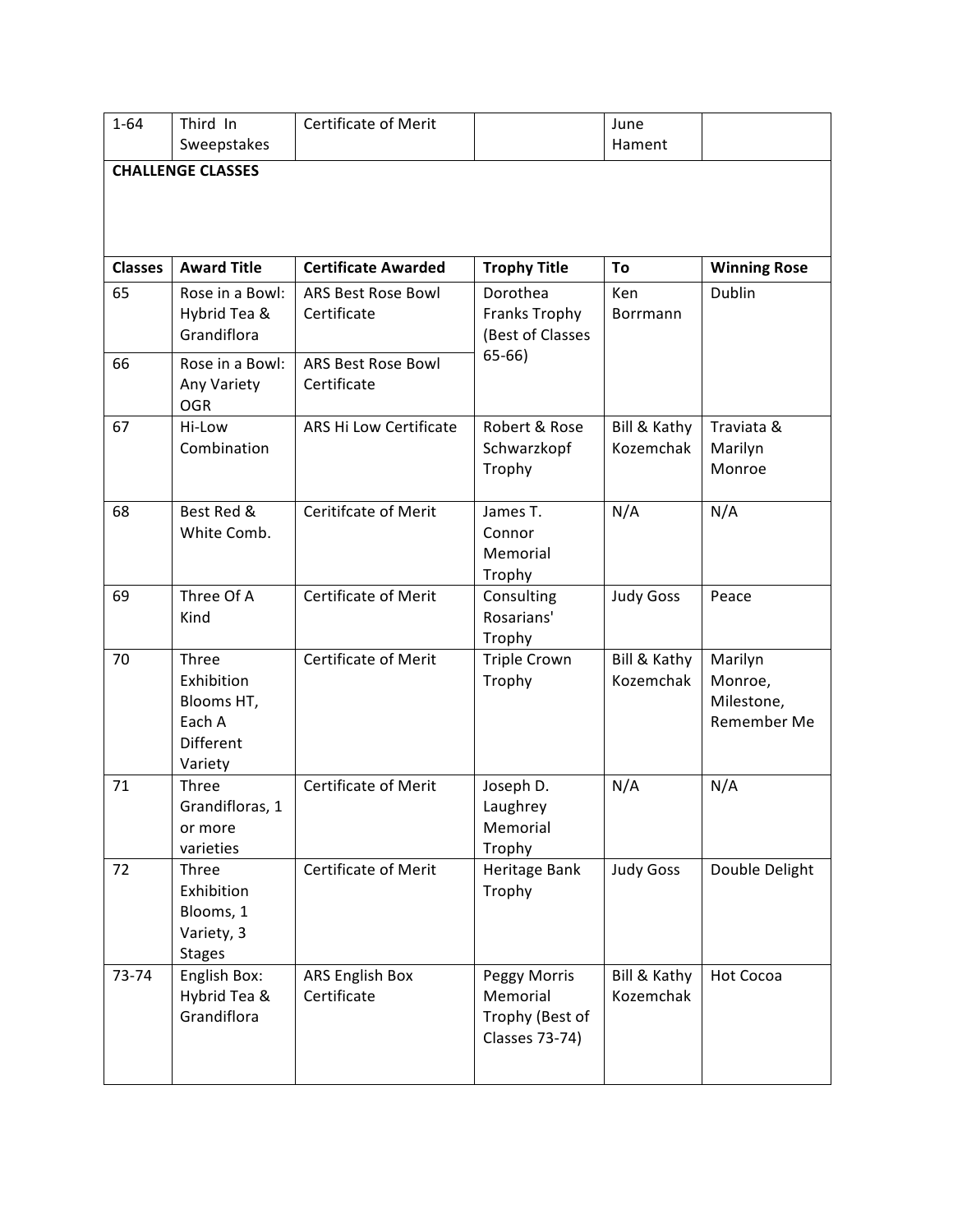| 73-74          | English Box:<br>Floribunda &<br>Shrub             | <b>ARS English Box</b><br>Certificate    |                                                          |                           |                     |
|----------------|---------------------------------------------------|------------------------------------------|----------------------------------------------------------|---------------------------|---------------------|
| 75             | Three<br>Exhibition<br>Floribunda<br>Sprays       | <b>Certificate of Merit</b>              |                                                          | Bill & Kathy<br>Kozemchak | Lavaglut            |
| 76             | Three<br>Exhibition<br>Shrub Sprays               | <b>Certificate of Merit</b>              |                                                          | Bill & Kathy<br>Kozemchak | Outta the Blue      |
| 77             | <b>Best Fragrance</b>                             | <b>ARS Best Fragrance</b><br>Certificate | Gary & Bonnie<br>Nichols Trophy                          | June<br>Hament            | Abraham Darby       |
| 78             | <b>Best Small</b><br>Garden                       | <b>Certificate of Merit</b>              |                                                          | Barbara<br>Weaver         | Julia Child         |
| 79             | <b>Best Seedling</b>                              | <b>ARS Best Seedling</b><br>Certificate  |                                                          | N/A                       | N/A                 |
| 80             | <b>Best</b><br>Friendship<br>(Large)              | <b>Certificate of Merit</b>              | Samuel H.<br>Olson Trophy<br>(Best of Class<br>80 & 159) | June<br>Hament            | Rainbow Sorbet      |
|                | <b>MINIATURE ROSES</b>                            |                                          |                                                          |                           |                     |
| <b>Classes</b> | <b>Award Title</b>                                | <b>Certificate Awarded</b>               | <b>Trophy Title</b>                                      | To                        | <b>Winning Rose</b> |
| $101 -$<br>108 | Miniature<br>Queen Best<br>Miniature              | <b>ARS Gold Certificate</b>              | Edward G.<br>Durner Trophy                               | Ken<br>Borrmann           | Joy                 |
| $101 -$<br>108 | Miniature King<br>Second Best<br>Mini             | <b>ARS Silver Certificate</b>            |                                                          | <b>Judy Goss</b>          | Giggles             |
| $101 -$<br>108 | Miniature<br>Princess - Third<br><b>Best Mini</b> | <b>ARS Bronze Certificate</b>            |                                                          | Magaret<br>Gandolfo       | Tennessee           |
| $101 -$<br>108 | Miniature<br>Prince - 4th<br><b>Best Mini</b>     | Certificate of Merit                     |                                                          | Magaret<br>Gandolfo       | Irrestible          |
| $101 -$<br>108 | Miniature<br>Duchess - 5th<br><b>Best Mini</b>    | <b>Certificate of Merit</b>              |                                                          | N/A                       | N/A                 |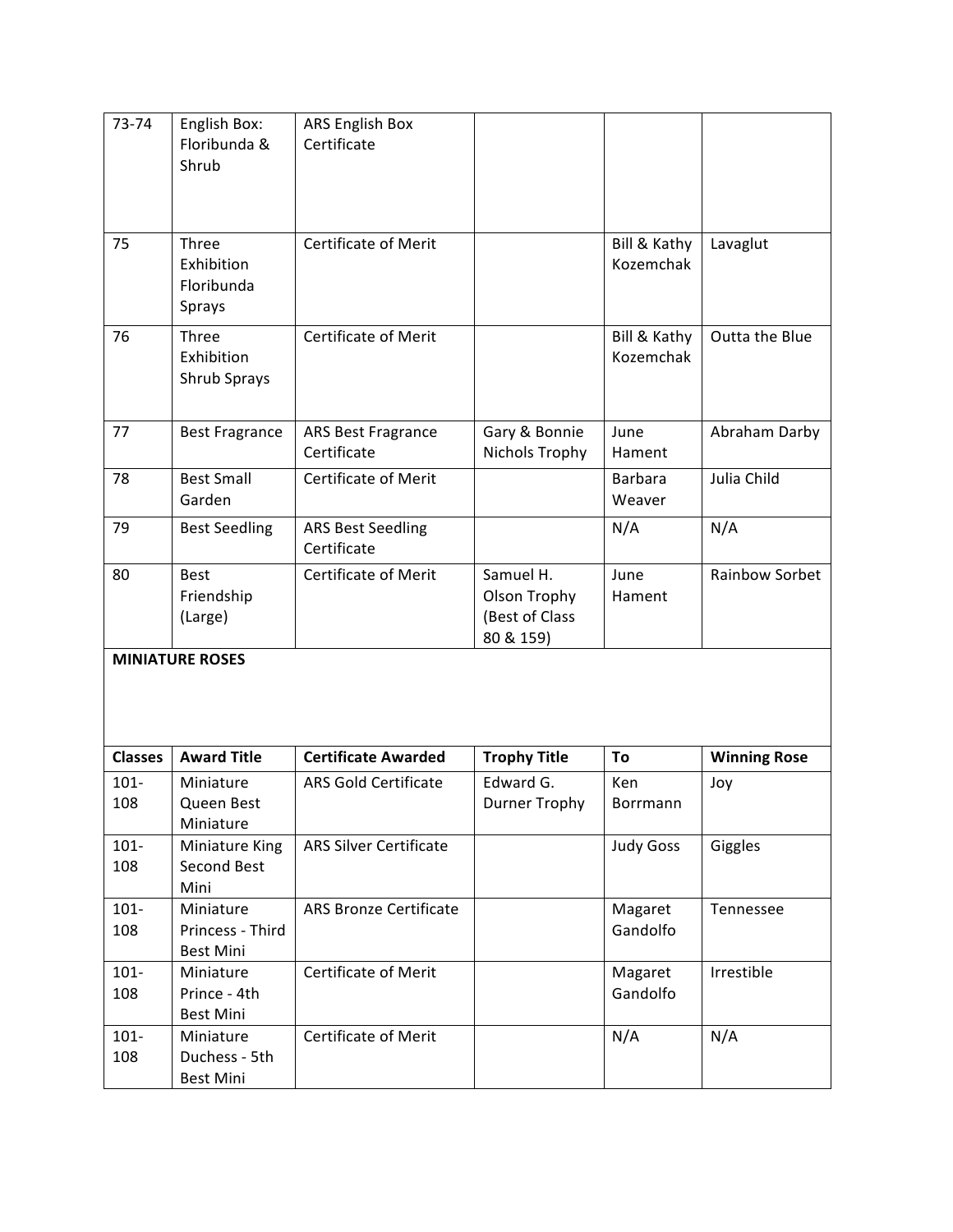| 109            | <b>Best Single</b><br>Mini        | <b>ARS Best Single</b><br>Miniature Certificate |                     | <b>Gus Banks</b> | Gizmo               |
|----------------|-----------------------------------|-------------------------------------------------|---------------------|------------------|---------------------|
| 110            | <b>Best Mini</b><br>Climber       | <b>Certificate of Merit</b>                     |                     | N/A              | N/A                 |
| $111 -$        | <b>Best Miniature</b>             | <b>ARS Best Miniature</b>                       | Craig J. Turnbull   | Bill & Kathy     | Popcorn             |
| 117            | Spray                             | Spray Certificate                               | Challenge<br>Trophy | Kozemchak        |                     |
|                | <b>MINIFLORA ROSES</b>            |                                                 |                     |                  |                     |
|                |                                   |                                                 |                     |                  |                     |
| <b>Classes</b> | <b>Award Title</b>                | <b>Certificate Awarded</b>                      | <b>Trophy Title</b> | To               | <b>Winning Rose</b> |
| 118-           | Miniflora                         | <b>ARS Gold Certificate</b>                     | Jeanne L.           | Ken              | <b>First Choice</b> |
| 124            | Queen Best                        |                                                 | Hanson-Hill         | Borrmann         |                     |
|                | Miniflora                         |                                                 | Memorial            |                  |                     |
|                |                                   |                                                 | Trophy              |                  |                     |
| 118-           | Miniflora King                    | <b>ARS Silver Certificate</b>                   |                     | Ken              | Shawn Sease         |
| 124            | <b>Second Best</b>                |                                                 |                     | Borrmann         |                     |
|                | MF                                |                                                 |                     |                  |                     |
| 118-           | Miniflora                         | <b>ARS Bronze Certificate</b>                   |                     | Ken              | Foolish             |
| 124            | Princess - 3rd                    |                                                 |                     | Borrmann         | Pleasure            |
|                | <b>Best MF</b>                    |                                                 |                     |                  |                     |
| 118-           | Miniflora                         | <b>Certificate of Merit</b>                     |                     | Ken              | Whirlaway           |
| 124            | Prince - 4th                      |                                                 |                     | Borrmann         |                     |
|                | <b>Best MF</b>                    |                                                 |                     |                  |                     |
| 118-           | Miniflora                         | <b>Certificate of Merit</b>                     |                     | Ken              | Abby's Angel        |
| 124            | Duchess - 5th                     |                                                 |                     | Borrmann         |                     |
|                | <b>Best MF</b>                    |                                                 |                     |                  |                     |
| $125 -$        | <b>Best Miniflora</b>             | <b>ARS Best Miniflora</b>                       |                     | Bill & Kathy     | Andie               |
| 131            | Spray                             | Spray Certificate                               |                     | к                | MacDowell           |
| 139            | Organic                           | <b>Certificate of Merit</b>                     |                     | Magaret          |                     |
|                | (Miniature or                     |                                                 |                     | Gandolfo         |                     |
|                | Miniflora)                        |                                                 |                     |                  |                     |
|                | <b>MINI &amp; MINIFLORA ROSES</b> |                                                 |                     |                  |                     |
|                |                                   |                                                 |                     |                  |                     |
| <b>Classes</b> | <b>Award Title</b>                | <b>Certificate Awarded</b>                      | <b>Trophy Title</b> | To               | <b>Winning Rose</b> |
| 132-           | <b>Best Miniature</b>             | <b>ARS Miniature Open</b>                       | Ernie & Diane       | Ken              | Cooper              |
| 138            | & Miniflora                       | <b>Bloom Certificate</b>                        | Szilagyi Trophy     | Borrmann         |                     |
|                | Open Bloom                        |                                                 |                     |                  |                     |
| $101 -$        | Highest                           | ARS Sweepstake                                  | Jolly Miniature     | Bill & Kathy     |                     |
| 138            | Sweepstakes                       | Certificate                                     | Sweepstakes         | Kozemchak        |                     |
|                |                                   |                                                 | Trophy              |                  |                     |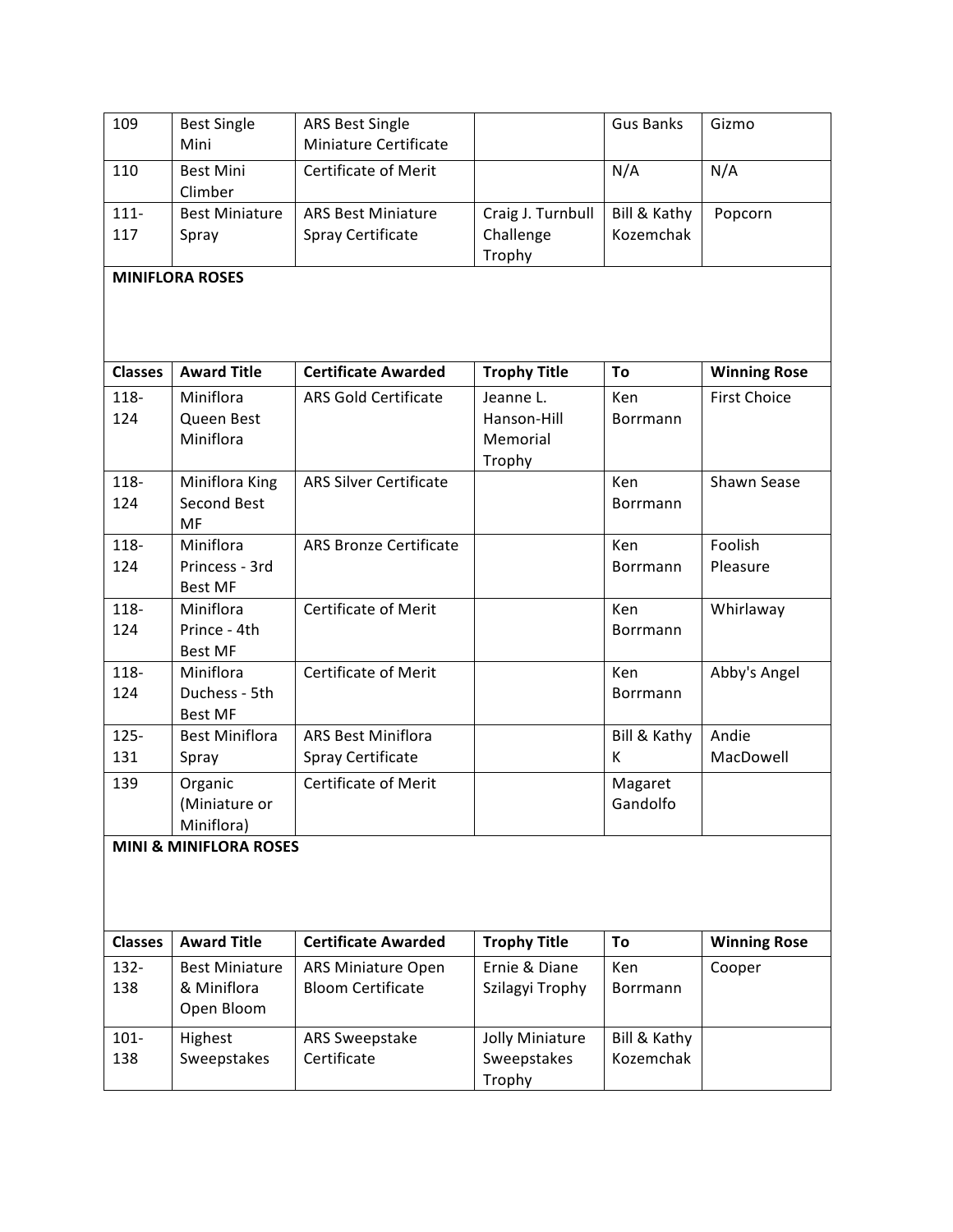| $101 -$<br>138 | 2 <sub>nd</sub>                                             | <b>Certificate of Merit</b>                            |                                                        | Ken                       |                        |  |  |  |  |
|----------------|-------------------------------------------------------------|--------------------------------------------------------|--------------------------------------------------------|---------------------------|------------------------|--|--|--|--|
| $101 -$        | Sweepstakes<br>3rd                                          | <b>Certificate of Merit</b>                            |                                                        | Borrmann<br>Magaret       |                        |  |  |  |  |
| 138            | Sweepstakes                                                 |                                                        |                                                        | Gandolfo                  |                        |  |  |  |  |
|                | <b>CHALLENGE CLASSES</b>                                    |                                                        |                                                        |                           |                        |  |  |  |  |
|                |                                                             |                                                        |                                                        |                           |                        |  |  |  |  |
| <b>Classes</b> | <b>Award Title</b>                                          | <b>Certificate Awarded</b>                             | <b>Trophy Title</b>                                    | To                        | Winning<br>Rose/Trophy |  |  |  |  |
| 150            | Miniature Rose<br>In The Bowl                               | ARS Miniature Rose In<br>The Bowl Certificate          | Laura Costa<br>Trophy                                  | Magaret<br>Gandolfo       | Conundrum              |  |  |  |  |
| 151            | Miniflora Rose<br>In The Bowl                               | ARS Miniflora Rose In<br>The Bowl Certificate          |                                                        | N/A                       | N/A                    |  |  |  |  |
| 152            | Mini English<br>Box                                         | ARS Miniature English<br><b>Box Certificate</b>        | <b>WJRS Miniature</b><br>English Box<br>Trophy         | N/A                       | N/A                    |  |  |  |  |
| 153            | Miniflora<br>English Box                                    | <b>ARS Miniflora English</b><br><b>Box Certificate</b> |                                                        |                           |                        |  |  |  |  |
| 154            | Miniature or<br>Miniflora<br>Picture Frame                  | <b>Certificate of Merit</b>                            | Nor'East Mini<br>Trophy                                | Bill & Kathy<br>Kozemchak | <b>Memphis King</b>    |  |  |  |  |
| 155            | Three Exhi.<br>Blooms - 1<br>variety - Mini<br>or MF        | Certificate of Merit                                   | <b>WJRS Member</b><br>Perpetual<br>Challenge<br>Trophy | N/A                       | N/A                    |  |  |  |  |
| 156            | Three<br>Exhibition<br>Blooms - 3<br>Different<br>Varieties | <b>Certificate of Merit</b>                            |                                                        |                           |                        |  |  |  |  |
| 157            | Three Mini/MF<br>Sprays - 3<br>Varieties                    | <b>Certificate of Merit</b>                            | V.J.<br>Landscaping II<br>Trophy                       | N/A                       | N/A                    |  |  |  |  |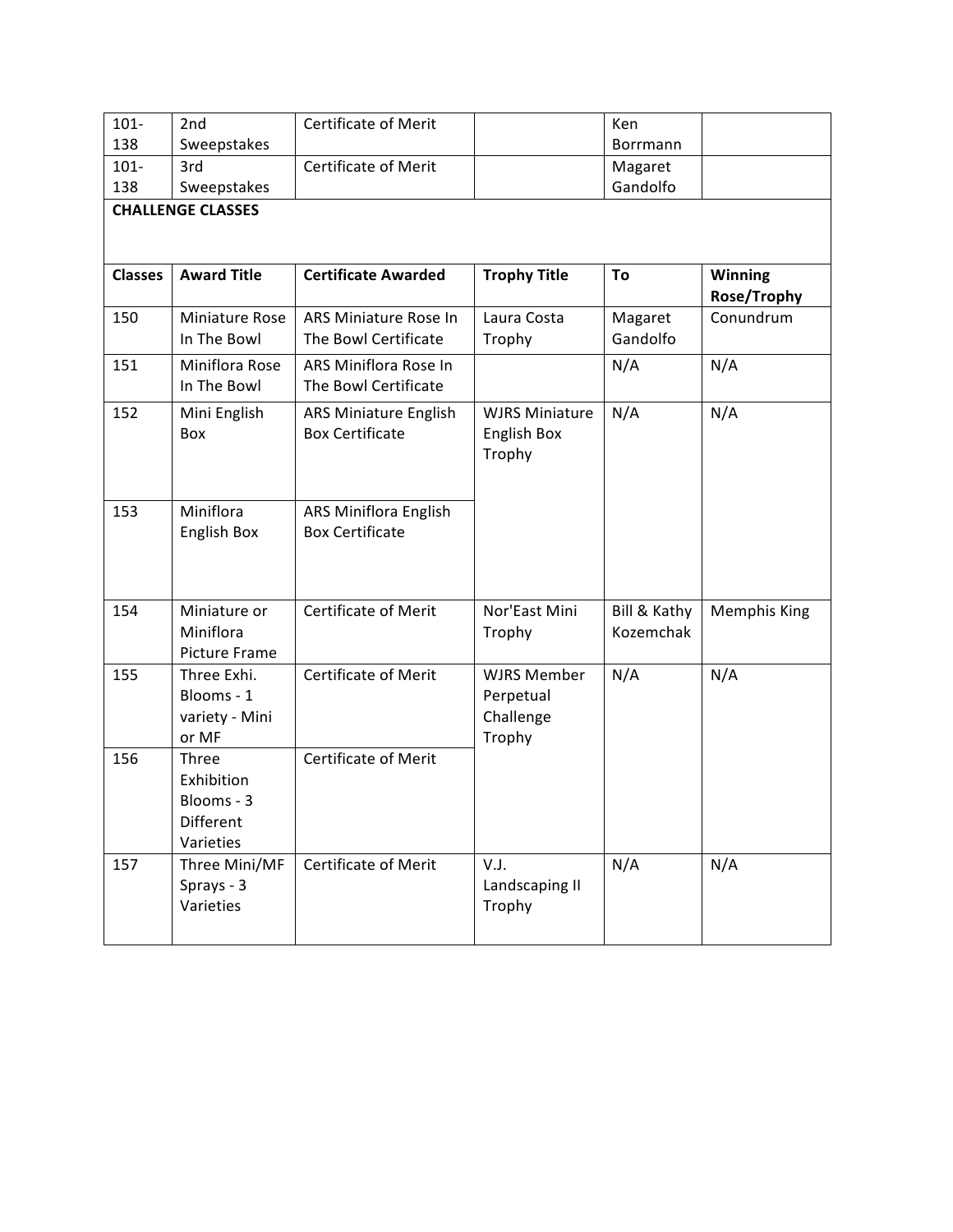| 158            | <b>Artist's Palette</b>                     | <b>Certificate of Merit</b> |                                                           | N/A                    | N/A                  |
|----------------|---------------------------------------------|-----------------------------|-----------------------------------------------------------|------------------------|----------------------|
| 159            | Friendship<br>(Miniature or<br>Miniflora)   | <b>Certificate of Merit</b> | Samuel H.<br>Olson Trophy<br>(Best of Class<br>(80 & 159) | N/A                    | N/A                  |
|                | <b>SPECIAL CLASSES</b>                      |                             |                                                           |                        |                      |
|                |                                             |                             |                                                           |                        |                      |
| <b>Classes</b> | <b>Award Title</b>                          | <b>Certificate Awarded</b>  | <b>Trophy Title</b>                                       | To                     | <b>Winning Rose</b>  |
| 200            | <b>Best Novice</b><br>Class                 | <b>ARS Certificate</b>      |                                                           | N/A                    | N/A                  |
| 201            | <b>Best Specimen</b><br><b>Junior Class</b> | <b>ARS Certificate</b>      |                                                           | N/A                    | N/A                  |
| 202            | <b>Best Spray</b><br><b>Junior Class</b>    | <b>ARS Certificate</b>      |                                                           | N/A                    | N/A                  |
| 203            | Judges' Class                               | <b>ARS Certificate</b>      | Keepie Trophy                                             | <b>Bruce</b><br>Monroe | Julia Child          |
|                | <b>Rose Arrangement Division</b>            |                             |                                                           |                        |                      |
| <b>Class</b>   | <b>Categroy Desc.</b>                       | Rosette                     | <b>Trophy Title</b>                                       | To                     | <b>Winning Roses</b> |
| Class 1        | Gone With the<br>Wind                       | ARS Royalty Award           | Estelle Amann<br>Memorial<br>Trophy                       | Cora<br>Wlliams        |                      |
| Class 2        | The Bridge on<br>the River Kwai             | <b>ARS Oriental Award</b>   | Jean Shipley<br><b>Oriental Trophy</b>                    | Cora<br>Williams       |                      |
| Class 3        | Titantic                                    | <b>ARS Artist Award</b>     | Myrtle Krause<br>Trophy                                   | Iliana<br>Okum         |                      |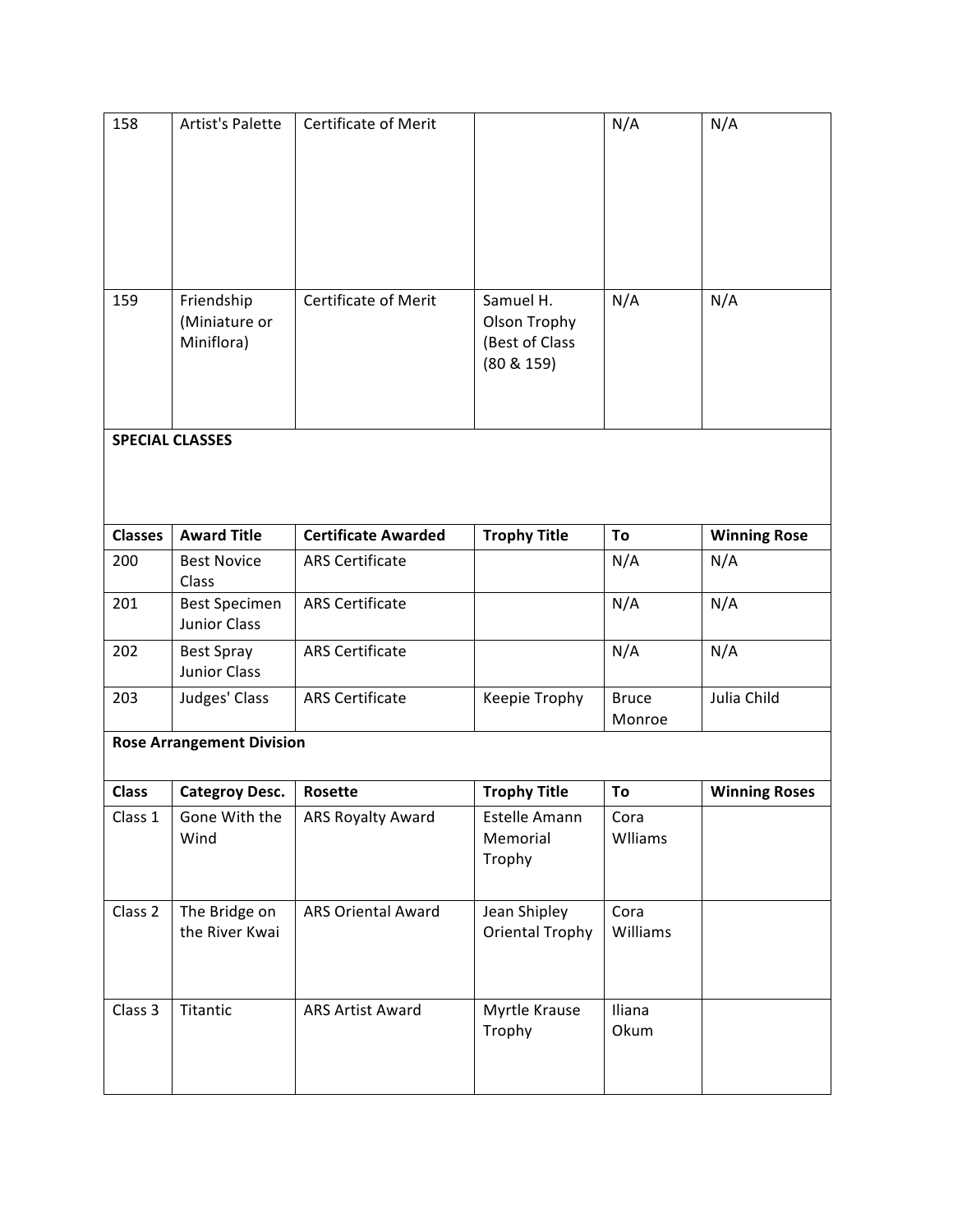| Class 4            | My Fair Lady                                    | Duke                      | <b>WJRS Traveling</b><br>Trophy            | Svetlana<br>McCoy          |
|--------------------|-------------------------------------------------|---------------------------|--------------------------------------------|----------------------------|
| Class 5            | Chicago                                         | ARS Mini Artist Award     |                                            | Catherine<br><b>Button</b> |
| Class <sub>6</sub> | The Sound of<br>Music                           | ARS Mini Royalty<br>Award |                                            | <b>Terry Palise</b>        |
| Class <sub>7</sub> | The Last<br>Emperor                             | ARS Mini Oriental         |                                            | Catherine<br><b>Button</b> |
|                    | <b>Best</b><br>Mini/Miniflora<br>Arrangement    |                           | Rose<br>Schwartzkopf<br>Memorial<br>Trophy |                            |
|                    | Saidman<br>Sweepstakes                          |                           | Sweepstakes<br>Trophy                      |                            |
|                    | <b>ARS</b><br><b>Certificates</b>               |                           |                                            |                            |
|                    | <b>Award Title</b>                              | To                        | <b>Class</b>                               | Winning<br><b>Roses</b>    |
|                    | ARS Gold<br>Arrangement<br>Certificate          |                           |                                            |                            |
|                    | <b>ARS Silver</b><br>Arrangement<br>Certificate |                           |                                            |                            |
|                    | ARS Bronze<br>Arrangement<br>Certificate        |                           |                                            |                            |
|                    | ARS Mini Gold<br>Arrangement<br>Certificate     |                           |                                            |                            |